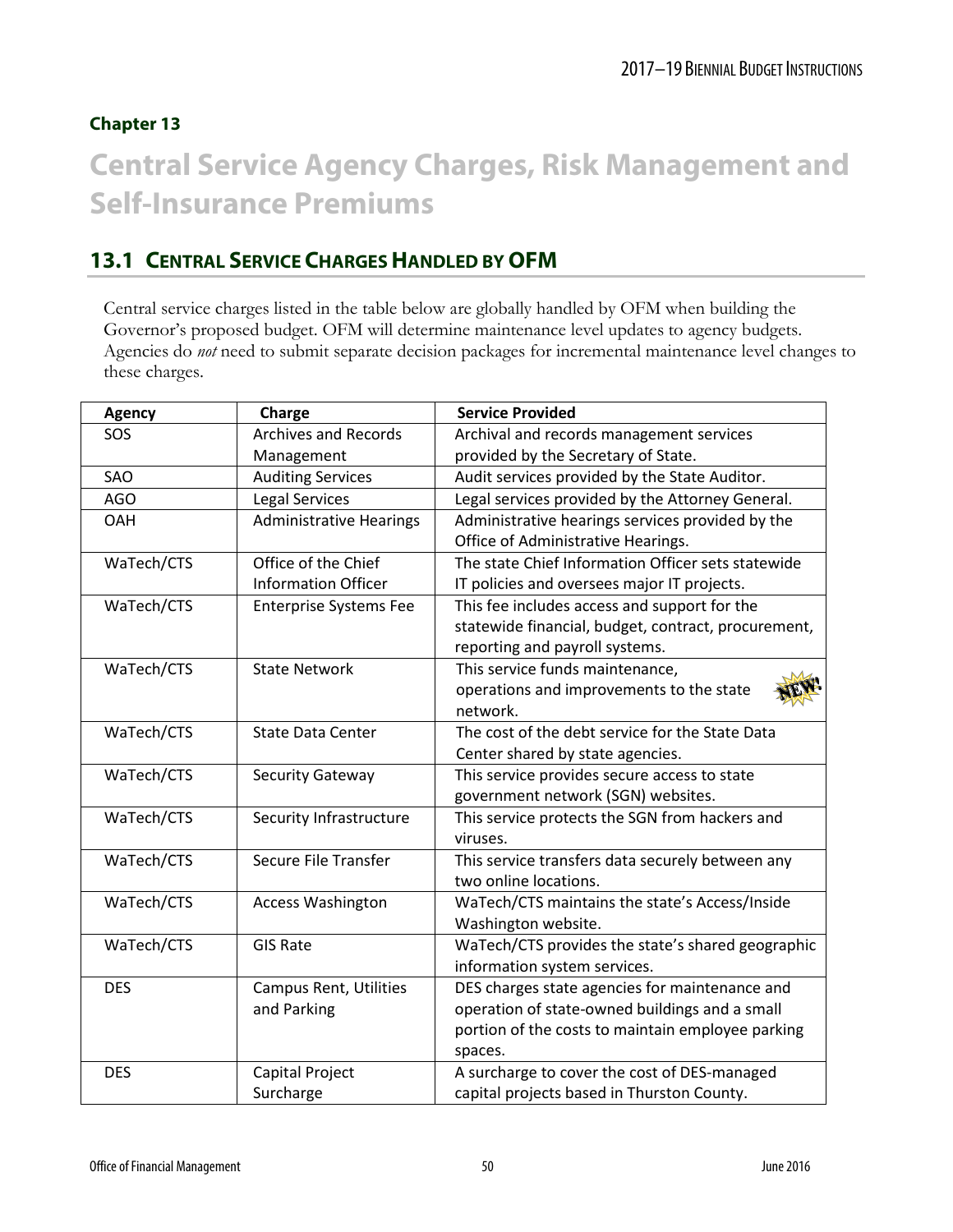| <b>Agency</b> | Charge                         | <b>Service Provided</b>                                                                                |
|---------------|--------------------------------|--------------------------------------------------------------------------------------------------------|
| <b>DES</b>    | <b>Financing Cost Recovery</b> | Charges related to the construction, renovation and<br>occupancy of certain space owned and managed by |
|               |                                | DES in Thurston County.                                                                                |
| <b>DES</b>    | <b>Public and Historic</b>     | DES manages public areas of the Capitol Campus                                                         |
|               | <b>Facilities and Visitor</b>  | and operates the Visitor Services Office.                                                              |
|               | <b>Services</b>                |                                                                                                        |
| <b>DES</b>    | Lease Renewal Services         | DES provides lease renewal services to client                                                          |
|               |                                | agencies.                                                                                              |
| <b>DES</b>    | <b>Risk Management</b>         | DES administers the state self-insurance liability                                                     |
|               | <b>Administration and SILA</b> | program and charges an administration fee.                                                             |
|               | premiums                       |                                                                                                        |
| <b>DES</b>    | <b>Small Agency Client</b>     | DES provides small agencies with budget,                                                               |
|               | <b>Services</b>                | accounting, payroll, accounts receivable and                                                           |
|               |                                | accounts payable services.                                                                             |
| <b>DES</b>    | <b>Personnel Services</b>      | DES provides personnel services to state employees                                                     |
|               |                                | such as training, layoff resources and the Employee                                                    |
|               |                                | Assistance Program.                                                                                    |
| <b>DES</b>    | Perry Street Day Care          | This charge is used for the maintenance of a facility                                                  |
|               |                                | contracted out by DES to a licensed child care                                                         |
|               |                                | provider for use by state employees.                                                                   |
| LNI           | <b>Workers' Compensation</b>   | LNI charges agencies for workers                                                                       |
|               |                                | compensation insurance.                                                                                |
| <b>OFM</b>    | <b>Enterprise Resource</b>     | OFM is leading the initiative to replace the                                                           |
|               | Planning                       | state's core financial system.                                                                         |

### **Performance level change requests for services must be in both client and provider agency budget requests**

If a client and service provider agency determine a need to increase the type or utilization level of service, both the client and service provider agency must include a performance level request for the increase in their budget submittal. This is important to help OFM keep these requests synchronized in the budget. In particular, provider and client agencies should submit performance level decision packages to request changes to their expected use of services provided by the Office of the Attorney General, the State Auditor and the Office of Administrative Hearings.

### **Central service agency amounts are estimates**

Central service agency amounts included in client agency budgets are estimates, and the actual billings from the service agencies will be based on services rendered. It is expected that client agencies will pay these billings in a timely manner and in full as they would pay bills from other vendors.

### **Notify service provider agencies about extraordinary service needs**

Agencies that anticipate requiring an unusual or extraordinary level of service should contact the appropriate service agency to discuss the anticipated nature and scope of the need. This approach will enable service agencies to include an appropriate estimate and cost of the service to be provided.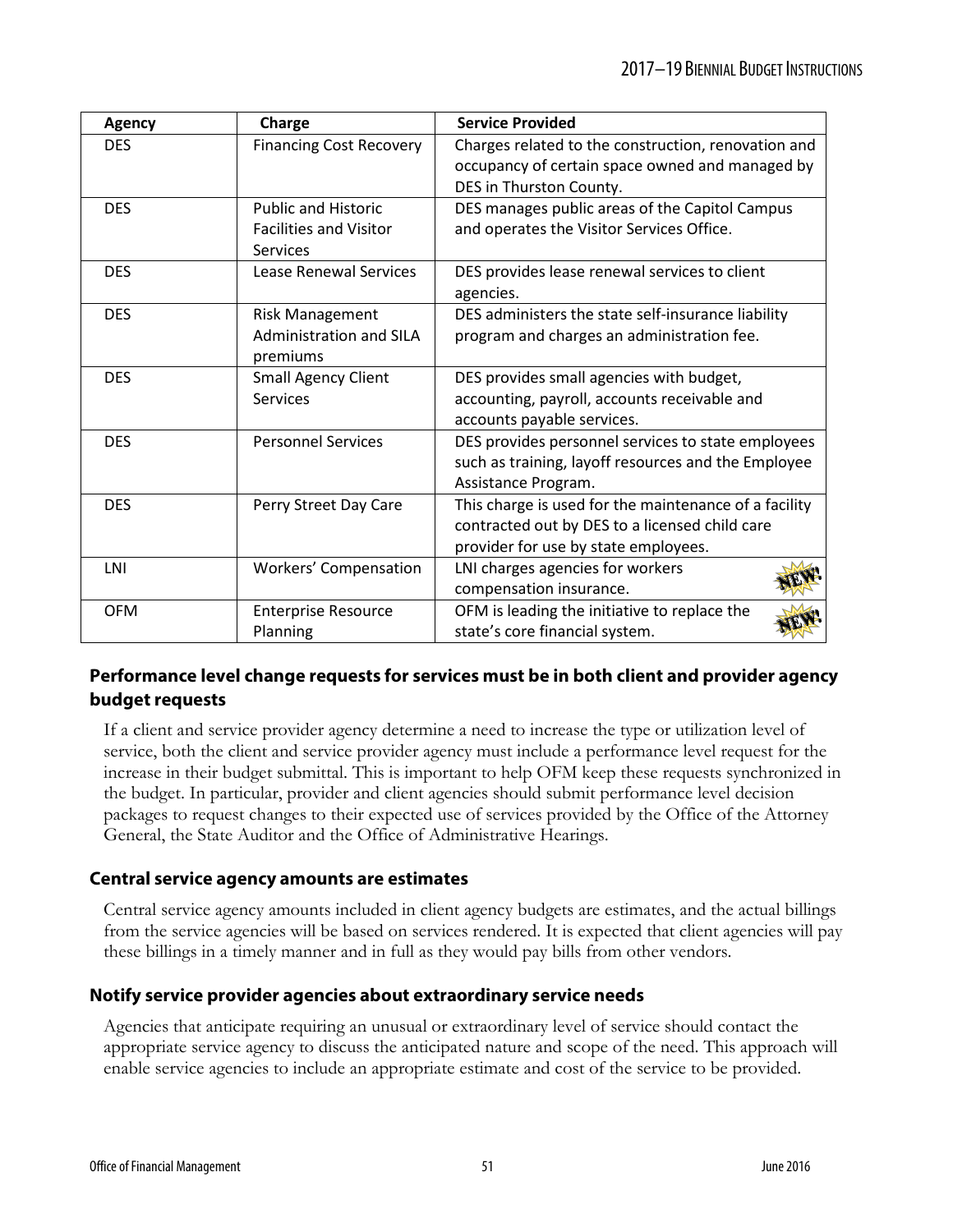# **13.2 CENTRAL SERVICE CHARGES** *NOT* **HANDLED BY OFM**

The following central service charges are *not* handled by OFM. Budgeting for these charges is the responsibility of the client agency:

| Agency     | Charge                    | <b>Service Provided</b>                                     |
|------------|---------------------------|-------------------------------------------------------------|
| <b>OFM</b> | <b>Personnel Services</b> | This charge is used to fund many of the statewide human     |
|            | Charge                    | resources services. Agencies with classified positions must |
|            |                           | pay this charge.                                            |
| <b>OFM</b> | Labor Relations Fees      | Fees charged by the Labor Relations unit are for labor      |
|            |                           | relations services, such as biennial contract negotiations  |
|            |                           | and bargaining on grievances and other union issues.        |
| DES/CTS    | Fee-for-Service Charges   | DES and CTS provide a wide array of other services to       |
|            |                           | agencies for a use fee, charged when the service is used.   |
| <b>DES</b> | Small Agency Human        | DES provides small agencies with human resource             |
|            | Resources                 | services.                                                   |

# **13.3 FUND SPLIT ADJUSTMENTS FOR THE CENTRAL SERVICE MODEL**

Fund splits represent how OFM and the Legislature will allocate central service costs among different agency funds. Some agencies may need to adjust fund splits for the 2017–19 central service model.

OFM will provide agencies with a spreadsheet with the latest fund split information and information about recent legislative changes that may impact fund splits. Update the spreadsheet and provide a short description explaining proposed updates. Fund split adjustments are due at the same time as the agency budget submittal.

Regardless of whether fund splits are changing or remaining the same from 2015–17 to 2017–19, OFM still requires written confirmation. Send updated fund split information to your [assigned budget analyst](mailto:assigned%20budget%20analyst) with a copy to  $\text{Regan.}$  Hesse $\textcircled{a}$  of m.wa.gov.

# **13.4 OTHER INFORMATION REQUIRED OF CENTRAL SERVICE PROVIDER AGENCIES**

Central service agencies must provide an agency billing list for the current biennium and for the proposed 2017–19 budget. This list should include the estimated annual amounts to be charged each user agency, and, if a direct staff service, the FTE staff involved with each user agency. In addition, each maintenance or performance level decision package must provide an example of the increased charges to small, medium and large agencies. This will help OFM evaluate the cost implications of the decision package on other agencies. The total billing amount must be reconcilable to the agency's revenue estimate submitted in the budget.

**Note:** OFM will provide a formatted spreadsheet and instructions to the central service agencies for their use in preparing this list.